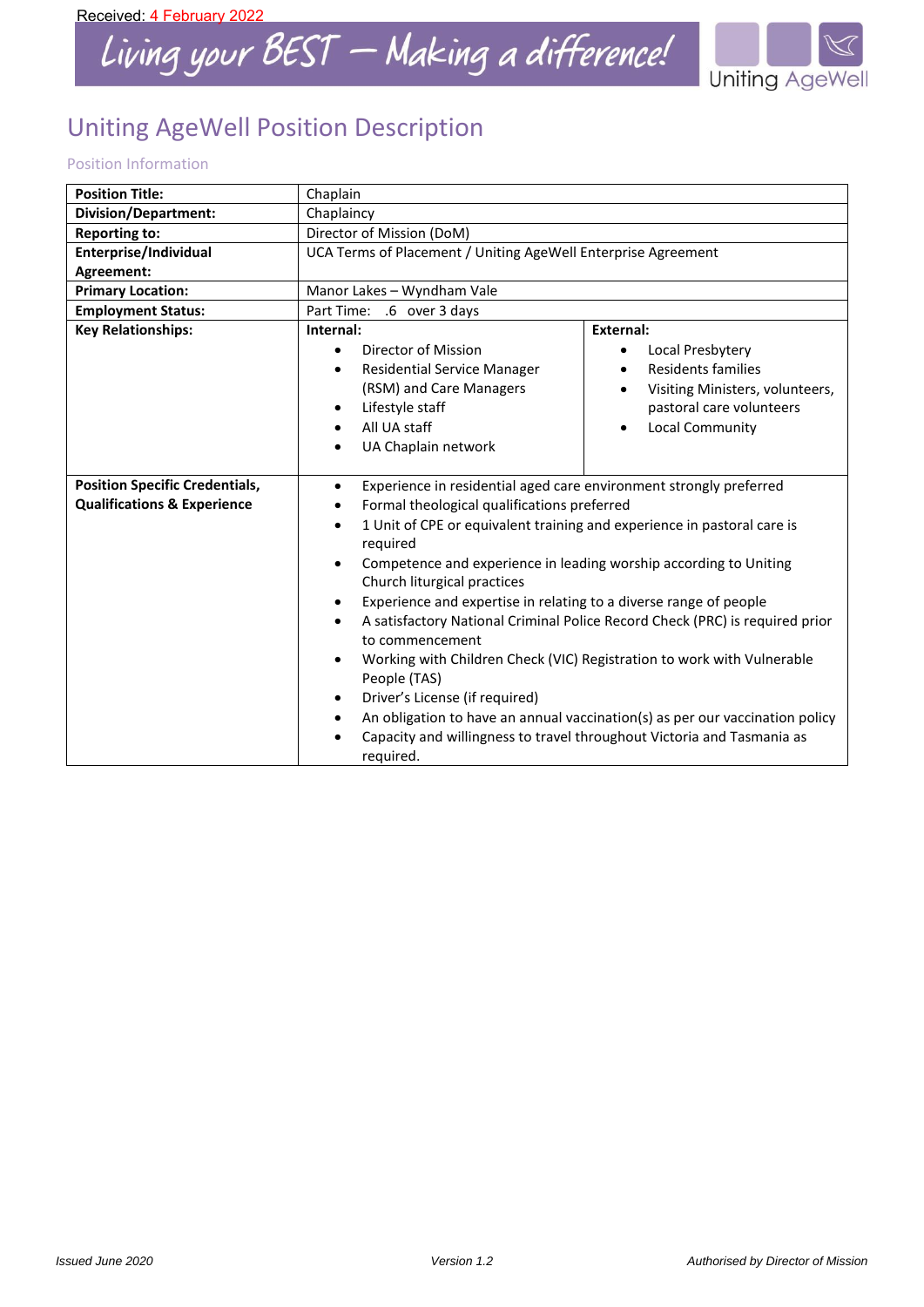

# Uniting AgeWell

As an organisation of the Uniting Church in Australia, Uniting AgeWell has a long history of providing residential and home care services for older Australians in Victoria and Tasmania.

Our **mission** is to provide specialised services enabling older people to maximize their wellbeing and access care when required. Our **vision** is to be a creative leader enabling communities to age well and individuals to live to their full potential. Everything we do is about making a difference for those we care for.

At Uniting AgeWell we provide a workplace culture based on the **BEST** philosophy: **Believe Excel Support** and **Trust** underpinned by our **values** of **Respect, Partnership, Wisdom, Fairness** and **Stewardship,** our customer service charter and promise that shape and inform all that we do. More information can be found on the Uniting AgeWell website [www.unitingagewell.org.](http://www.unitingagewell.org/)

#### Position Purpose

The purpose of UA chaplaincy is to provide person-centered, compassionate, spiritual, and pastoral care in response to the emotional, spiritual and religious needs of residents, families and staff.

#### The Role of Chaplain

- Chaplains recognize UCA and UA's affirmation of First Peoples as sovereign in this land, and value and respect the spiritual lives of all Aboriginal and Torres Strait Islander People.
- Chaplains work within a multi-disciplinary framework.
- Chaplains recognise, value and provide spiritual support to people of the Christian faith and other faiths. Without judgement, and with dignity and respect, they will provide support to people who hold religious beliefs, a spiritual understanding of life outside of a religious tradition, and/or with people who hold no spiritual or religious belief.
- Chaplains will respect the choice and right of each person to express spirituality in their own way and to receive care that is appropriate to those preferences
- Chaplains will demonstrate kindness, compassion, and sensitivity, in the building and strengthening of relationships, and in accordance with UA's support for members of CALD and LGBTIQA communities.
- Chaplains –Voluntary Assisted Dying. (VAD).The Synod of VicTas has given permission to the relevant UCA institutions and associated hospital group within Victoria to make VAD allowable for patients, clients, and residents, under the specific conditions of the legislation. Chaplain to discuss with Director of Mission.
- Chaplains plan, coordinate and evaluate activities and programs to enhance the well-being of residents / families and meet the legislated standards for aged care services.
- Chaplains develop and maintain links between UA services and local congregations, presbyteries and the wider Church community, whilst proclaiming the gospel of Jesus Christ in word and deed within and beyond the UA environment.

#### **Reporting Relationships**

- The chaplain reports to the Director of Mission, who recruits, encourages, and reviews chaplains in their practice of spiritual and pastoral care. The Director of Mission facilitates regular chaplaincy network meetings, ensures a professional and consistent provision of pastoral and spiritual care, and guides ongoing professional development.
- Operational Matters: The chaplain relates directly to the Residential Services Manager (RSM) for day to day operational matters within the home.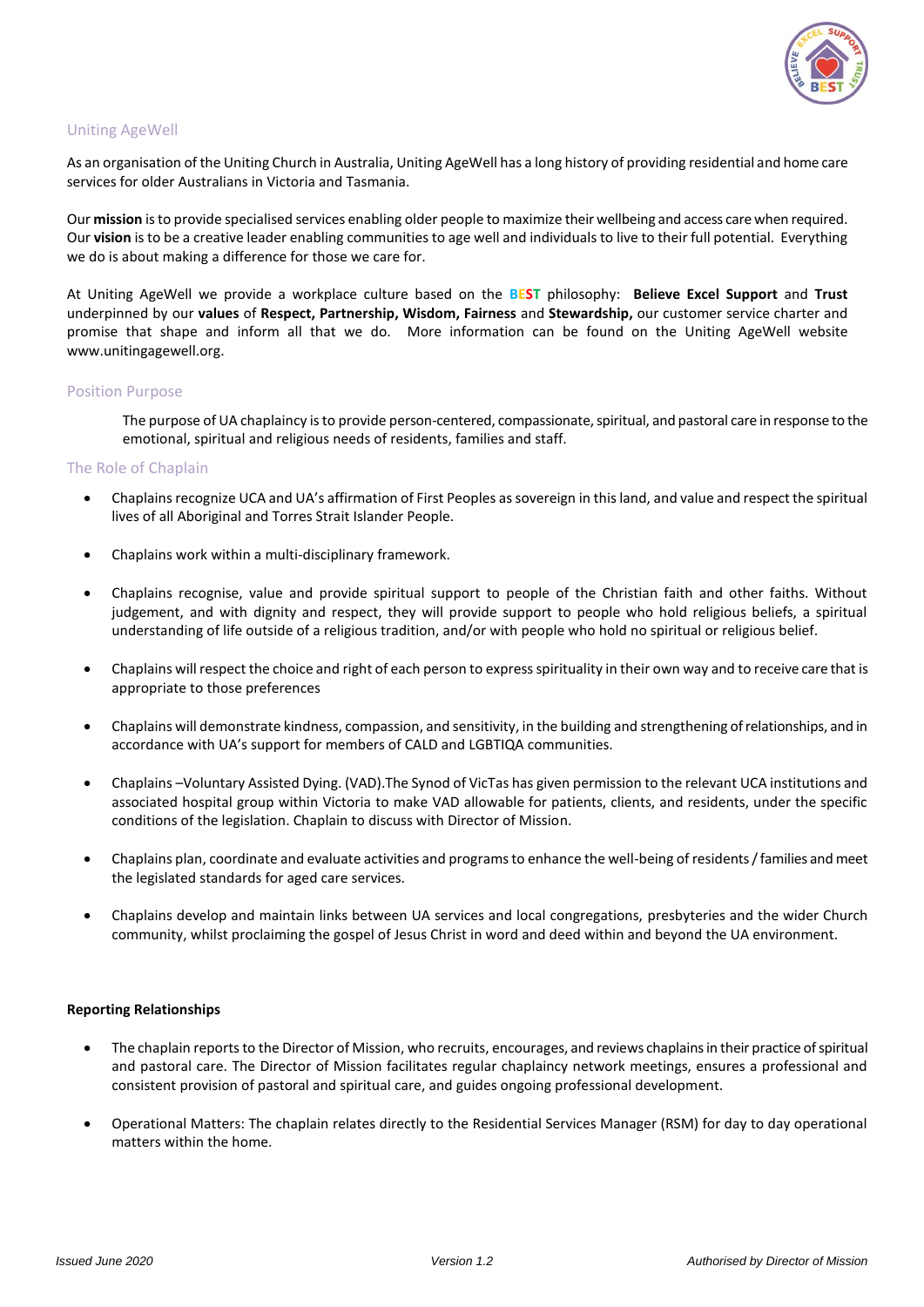

#### **Staff Spiritual Care, Education, and Supervision of Volunteers**

- Chaplains work alongside a number of staff, facilitating small and large group education sessions as required
- Chaplains have oversight of pastoral and spiritual volunteers as required
- It is noted that while staff will at times seek 1-1 support with the chaplain, this is not the key role of the chaplain. The key role remains the spiritual and pastoral care of residents and their families. If there is a particular staff need, the chaplain will seek advice from the RSM, DoM, and/or refer to UA's Employee Assistant Program or an external provider.
- Chaplains are not to engage with staff as an advocate in industrial or grievance issues, but refer them to organizational policies, processes and other appropriate UA staff support

#### **UA Chaplain Network**

UA has Chaplains in Tasmania and Victoria. Regular zoom meetings are held to discuss the provision and practice of spiritual and pastoral care, and to connect with colleagues. Resources are shared, and learning opportunities taken. Once a year, a longer period of getting together is planned.



#### Uniting AgeWell Strategic Plan and Clinical Governance Framework

| All roles are linked to the Uniting AgeWell strategy and are fundamental in achieving its vision and mission.         |  |  |
|-----------------------------------------------------------------------------------------------------------------------|--|--|
| Strategic Pillar 1: The quality of life and experience of our customers is at the heart of everything we do           |  |  |
| Strategic Pillar 2: A progressive employer of choice, with a culture of customer-centered care, innovation, trust and |  |  |
| respect                                                                                                               |  |  |
| Strategic Pillar 3: Proudly an expression of the Uniting Church                                                       |  |  |
|                                                                                                                       |  |  |

Strategic Pillar 4: Stronger, smarter and more sustainable

Strategic Pillar 5: Strength, learning and innovation through partnership and collaboration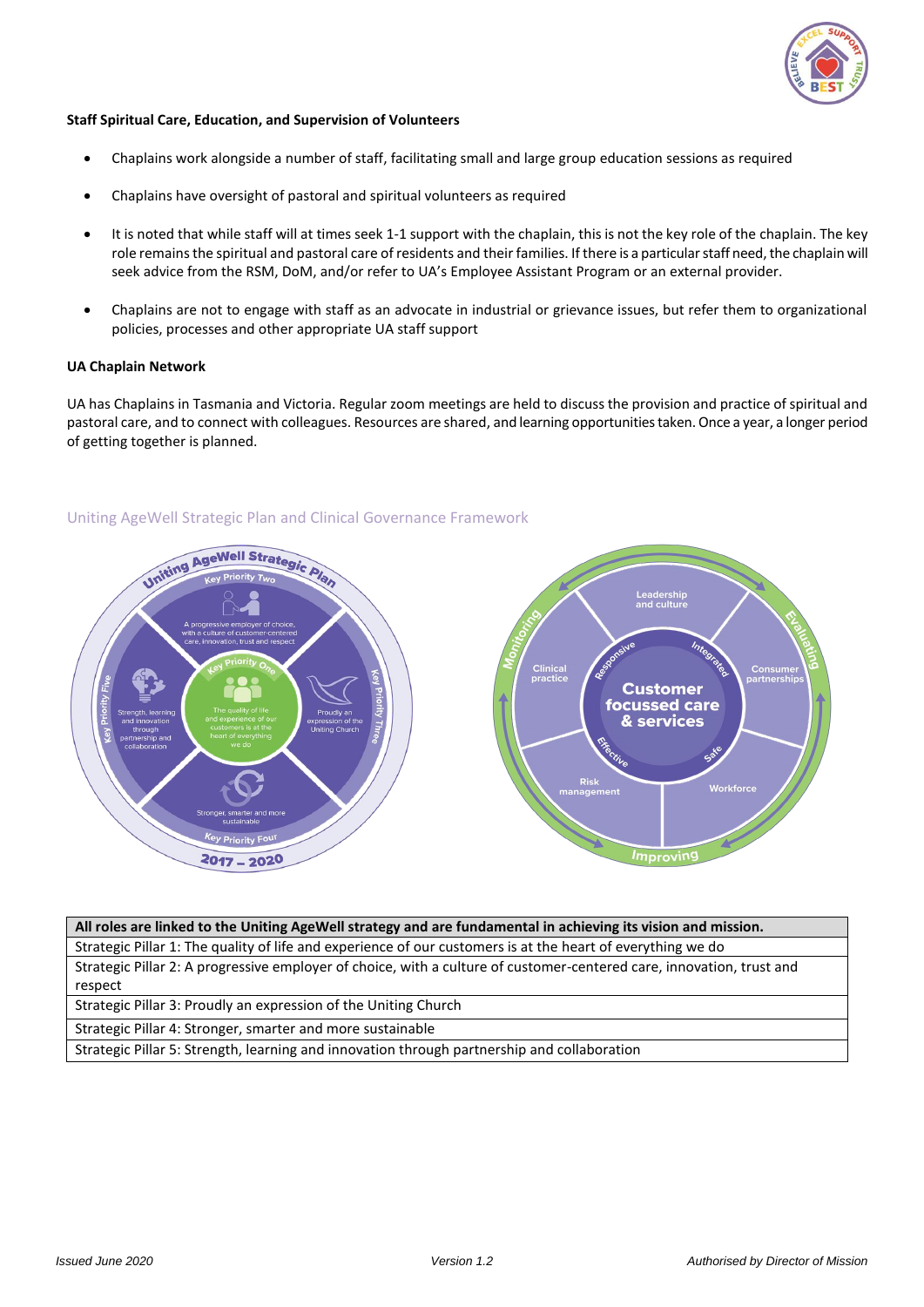

# Key Responsibilities and Measures

| <b>Key Responsibilities</b>                                                                                                                                                                                                     | <b>Measures and Outcomes to be Achieved</b>                                                                                                  |  |
|---------------------------------------------------------------------------------------------------------------------------------------------------------------------------------------------------------------------------------|----------------------------------------------------------------------------------------------------------------------------------------------|--|
| <b>Pastoral Care</b>                                                                                                                                                                                                            |                                                                                                                                              |  |
| Provide spiritual and pastoral care in 1-1 visits with<br>residents, and in small groups                                                                                                                                        | Regular 1-1 visits with residents documented<br>Small groups are held throughout the year as                                                 |  |
| Provide a range of spiritual and pastoral care options<br>to suit the emotional, spiritual and religious needs of<br>residents                                                                                                  | needed and requested by the RSM and<br>residents to meet emotional, spiritual and<br>pastoral needs                                          |  |
| Provide care and support to families of residents -<br>through 1-1 conversations and carer support groups<br>were required                                                                                                      | Support is regularly provided to families<br>according their specific needs                                                                  |  |
| Worship                                                                                                                                                                                                                         | Services are conducted regularly according to<br>$\bullet$                                                                                   |  |
| Working collaboratively within a multi-disciplinary<br>team and Conduct regular worship services within<br>the Uniting Worship 2 framework at times to be<br>determined in consultation with the Manager.                       | agreed schedule with the RSM and in<br>coordination with lifestyle staff                                                                     |  |
| Arrange the roster of visiting religious leaders who<br>conduct the services of specific denominations or<br>faiths                                                                                                             | Residents are able to worship regularly<br>according to their faith preferences                                                              |  |
| <b>Needs assessment and Record Management</b>                                                                                                                                                                                   | Needs are identified and addressed upon                                                                                                      |  |
| Assess the pastoral and spiritual needs of residents<br>and to ensure the provision of appropriate care.                                                                                                                        | arrival of a resident into care, and reviewed<br>regularly and/or when appropriate.                                                          |  |
| Identify and recommend to the RSM any changes to<br>$\bullet$<br>the physical environment which may support<br>resident's emotional, pastoral or spiritual needs.                                                               | Spiritual assessments are updated as required.<br>Accurate and appropriate records are                                                       |  |
| Prepare and maintain spiritual care plans for each<br>resident within the timelines specified by the RSM,<br>and Care Manager                                                                                                   | completed in a timely manner in line with<br>RSM/Care Manager requests, UA Policy, and<br>the Aged Care Quality Standards                    |  |
| To maintain records which are complete and<br>accurate and meet regulatory requirements.                                                                                                                                        |                                                                                                                                              |  |
| Volunteers                                                                                                                                                                                                                      |                                                                                                                                              |  |
| Recruit, train, and support spiritual care volunteers<br>to offer person centred, compassionate, pastoral<br>and spiritual care                                                                                                 | Training is provided in person centred care,<br>spiritual and pastoral care, and ongoing<br>support given                                    |  |
| Review and evaluate the provision of pastoral and<br>spiritual care by volunteers.                                                                                                                                              | Volunteers engage in regular reviews and<br>evaluation processes with the chaplain                                                           |  |
| <b>Education for Staff</b>                                                                                                                                                                                                      |                                                                                                                                              |  |
| Provide small and large group education sessions as<br>required, on understanding spirituality and<br>emotional wellbeing, the role of chaplaincy and<br>when to refer, spiritual and emotional distress, and<br>grief and loss | In consultation with the RSM, a plan is made to<br>ensure the ongoing training of staff, and<br>education sessions carried out and evaluated |  |
|                                                                                                                                                                                                                                 |                                                                                                                                              |  |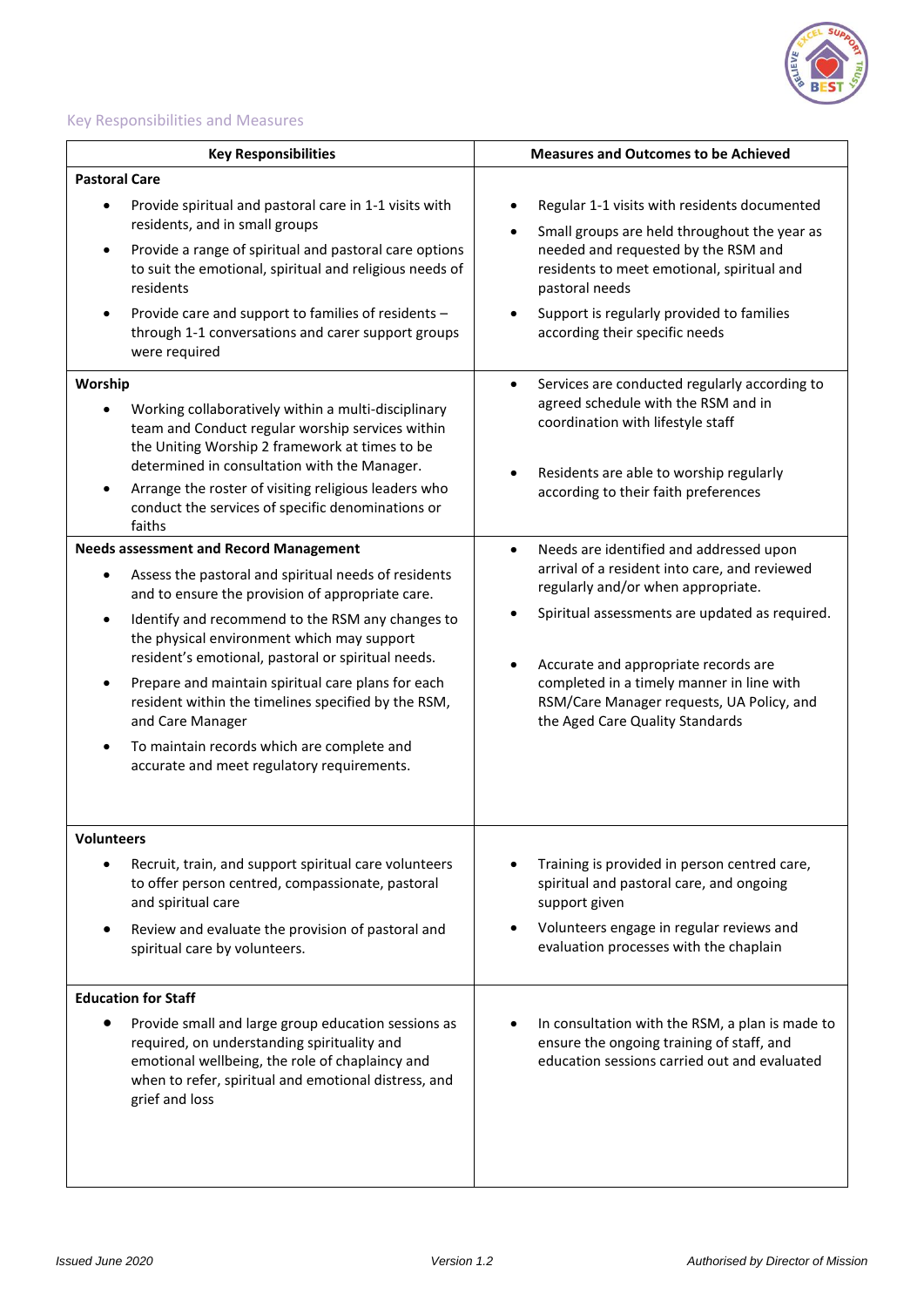

| <b>Grief Management</b>                                                                                                                                                                                                                                                                                                                                                                                                                                                                                                                                                                                                 |                                                                                                                                                                                                                                                           |
|-------------------------------------------------------------------------------------------------------------------------------------------------------------------------------------------------------------------------------------------------------------------------------------------------------------------------------------------------------------------------------------------------------------------------------------------------------------------------------------------------------------------------------------------------------------------------------------------------------------------------|-----------------------------------------------------------------------------------------------------------------------------------------------------------------------------------------------------------------------------------------------------------|
| Provide spiritual and emotional support for residents<br>and relatives during times of illness, grief, loss and<br>other crises.<br>Palliative Care - Put ongoing plans and goals in place<br>$\bullet$<br>to meet spiritual needs of residents throughout the<br>different palliative care stages<br>Provide support to families of residents at different<br>$\bullet$<br>stages of palliative care<br>Contribute to written documentation regarding<br>$\bullet$<br>palliative care, and Communicate verbally with key<br>staff regarding visits, goals, observations, and write<br>in the appropriate documentation | Evidence in documentation that palliative care<br>plans and goals have been put in place and<br>spiritual and emotional support has been<br>provided                                                                                                      |
| <b>Network and Support</b>                                                                                                                                                                                                                                                                                                                                                                                                                                                                                                                                                                                              | Attendance at most chaplain network meetings<br>$\bullet$<br>and contributions to intranet resources                                                                                                                                                      |
| To contribute to the UA chaplain network, by<br>attending and sharing practice and experiences.                                                                                                                                                                                                                                                                                                                                                                                                                                                                                                                         |                                                                                                                                                                                                                                                           |
| <b>Person Centered care</b>                                                                                                                                                                                                                                                                                                                                                                                                                                                                                                                                                                                             |                                                                                                                                                                                                                                                           |
| Working collaboratively within a multi-disciplinary team and<br>with our staff and customers to provide an environment that<br>supports peoples' physical, emotional, social and<br>psychological needs.                                                                                                                                                                                                                                                                                                                                                                                                                |                                                                                                                                                                                                                                                           |
| Engage in communication with customers and their<br>families to understand and evaluate the customer<br>experience at UA.                                                                                                                                                                                                                                                                                                                                                                                                                                                                                               |                                                                                                                                                                                                                                                           |
| Promote person centred and directed care through<br>٠<br>the activities and education run through the Quality<br>Unit.                                                                                                                                                                                                                                                                                                                                                                                                                                                                                                  |                                                                                                                                                                                                                                                           |
| Escalate any observations or concerns regarding the<br>residents/clients health, safety and well-being<br>appropriately and in a timely manner.                                                                                                                                                                                                                                                                                                                                                                                                                                                                         |                                                                                                                                                                                                                                                           |
| Capacity to work effectively with all parts of the<br>organisation including senior managers, care<br>managers, team leaders and staff in implementing<br>change and managing critical incidents<br>Good communication, problem solving, influencing<br>and negotiation skills, including the capacity to<br>facilitate resolutions of complaints                                                                                                                                                                                                                                                                       |                                                                                                                                                                                                                                                           |
| <b>Customer Experience</b>                                                                                                                                                                                                                                                                                                                                                                                                                                                                                                                                                                                              | Residents and clients are treated with respect<br>$\bullet$                                                                                                                                                                                               |
| At Uniting AgeWell, the quality of life and experience of our<br>customers is at the heart of everything we do. We are<br>committed to the provision of excellent customer service to all<br>of our people, clients and stakeholders including residents and<br>external suppliers, this is outlined in our Customer Promise,<br>Customer Charter, the UA values and <b>BEST</b> philosophy.                                                                                                                                                                                                                            | and dignity<br>Clients and residents are receiving person -<br>centred and goal directed care in accordance<br>with care plans<br>Resident and client service satisfaction surveys<br>within agreed targets<br>Issues/complaints are resolved in a timely |
|                                                                                                                                                                                                                                                                                                                                                                                                                                                                                                                                                                                                                         | manner and escalated for further action where<br>required                                                                                                                                                                                                 |
| <b>Employee Experience</b><br>Leading and supporting each other to be their <b>BEST</b> , give<br>their <b>BEST</b> and help our community live their <b>BEST</b>                                                                                                                                                                                                                                                                                                                                                                                                                                                       | The <b>BEST</b> way of life is evident in the<br>$\bullet$<br>individual's daily contribution in the work<br>place.                                                                                                                                       |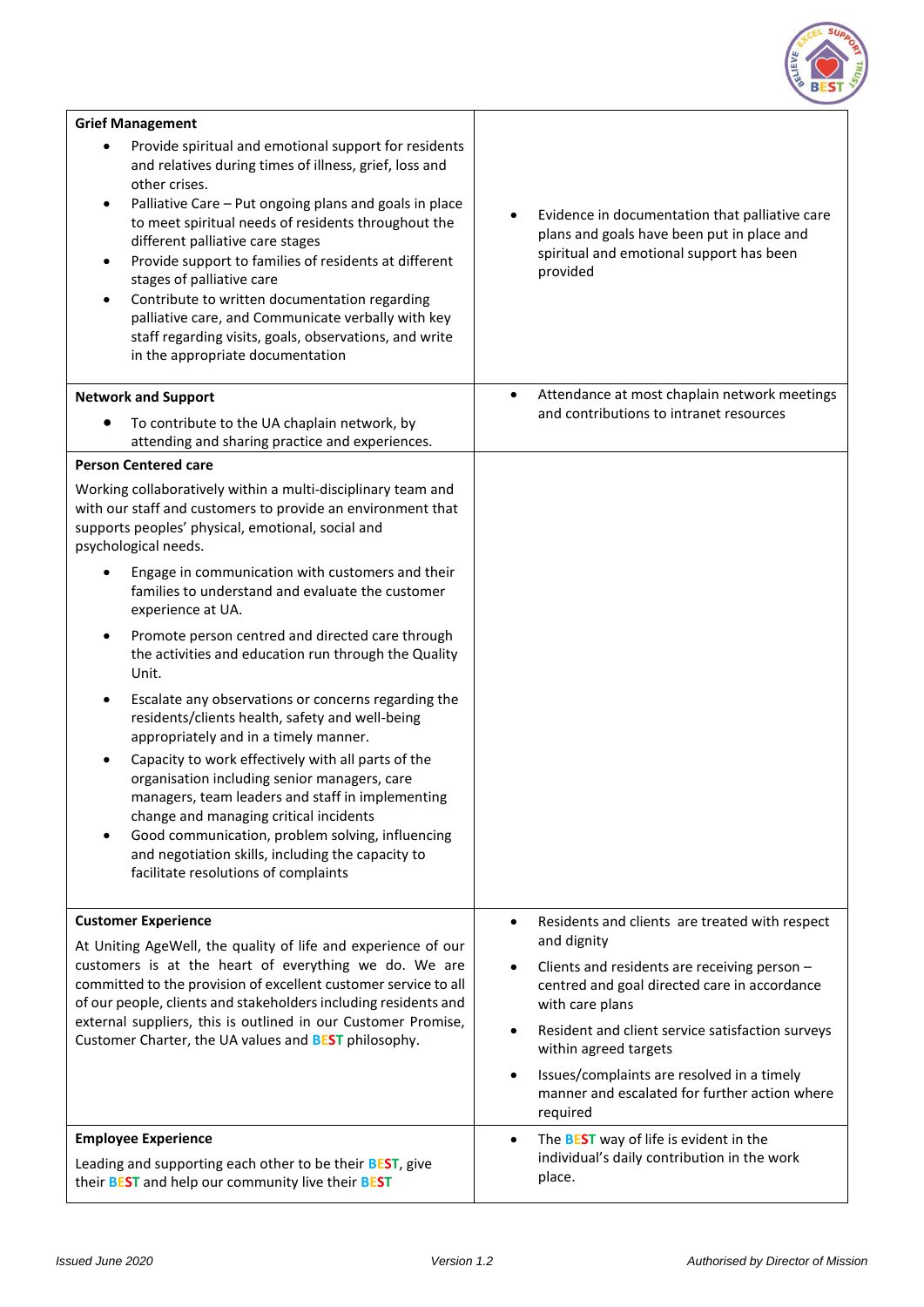

| To adhere to the <b>BEST</b> way of life in our daily work practices                                                                                                                                                                                                                                                                                                                                                                                                                                                                                                                                                                                                                                                                                                                                                                                                                                                                                                         | Improvement in service delivery for residents<br>$\bullet$                                                                                                                                                                                                                                                                                                                                                                                                                                                                                                                                                                                                                |
|------------------------------------------------------------------------------------------------------------------------------------------------------------------------------------------------------------------------------------------------------------------------------------------------------------------------------------------------------------------------------------------------------------------------------------------------------------------------------------------------------------------------------------------------------------------------------------------------------------------------------------------------------------------------------------------------------------------------------------------------------------------------------------------------------------------------------------------------------------------------------------------------------------------------------------------------------------------------------|---------------------------------------------------------------------------------------------------------------------------------------------------------------------------------------------------------------------------------------------------------------------------------------------------------------------------------------------------------------------------------------------------------------------------------------------------------------------------------------------------------------------------------------------------------------------------------------------------------------------------------------------------------------------------|
| Believe we can make a difference everyday                                                                                                                                                                                                                                                                                                                                                                                                                                                                                                                                                                                                                                                                                                                                                                                                                                                                                                                                    | and clients                                                                                                                                                                                                                                                                                                                                                                                                                                                                                                                                                                                                                                                               |
| To lead by example and be committed to making a<br>$\bullet$<br>difference to the people we support and out<br>community                                                                                                                                                                                                                                                                                                                                                                                                                                                                                                                                                                                                                                                                                                                                                                                                                                                     | Audits and accreditation are met and our<br>$\bullet$<br>people are adhering to policies, procedures and<br>safe work practices                                                                                                                                                                                                                                                                                                                                                                                                                                                                                                                                           |
| Excel by improving the way we work & partner with others<br>to share & gain wisdom                                                                                                                                                                                                                                                                                                                                                                                                                                                                                                                                                                                                                                                                                                                                                                                                                                                                                           | Cohesive and supportive team cultures is<br>$\bullet$<br>embedded                                                                                                                                                                                                                                                                                                                                                                                                                                                                                                                                                                                                         |
| To excel by partnering and providing guidance to our<br>$\bullet$<br>people around quality, safe and sustainable work<br>practices and improving the way we do things<br>Participate in learning and development aligned with<br>$\bullet$<br>our BEST, Values and Customer Promise and Charter<br>Supporting our people & valuing their contribution,<br>experience and differences<br>Role model and support our staff to adhere to the<br><b>BEST</b> way of life.<br>Trusting in our relationships to build strong & collaborative<br>partnerships                                                                                                                                                                                                                                                                                                                                                                                                                       | A commitment to diversity and inclusion and<br>$\bullet$<br>living the UA values<br>Promote a culture of continuous learning<br>$\bullet$<br>All mandatory training of individual and staff is<br>$\bullet$<br>completed within the required time frames, as<br>determined by executive and site management<br>The <b>BEST</b> way of life is evident in the way we<br>$\bullet$<br>practise our learnings and support and mentor<br>others. Support others by sharing learnings<br>demonstrating and implementing best practise                                                                                                                                          |
| To create a workplace culture of trust.                                                                                                                                                                                                                                                                                                                                                                                                                                                                                                                                                                                                                                                                                                                                                                                                                                                                                                                                      |                                                                                                                                                                                                                                                                                                                                                                                                                                                                                                                                                                                                                                                                           |
| <b>Health and Safety</b>                                                                                                                                                                                                                                                                                                                                                                                                                                                                                                                                                                                                                                                                                                                                                                                                                                                                                                                                                     |                                                                                                                                                                                                                                                                                                                                                                                                                                                                                                                                                                                                                                                                           |
| To ensure a safe workplace is provided for all employees and<br>other personnel including contractors, agency staff,<br>volunteers and students.<br>All employees and other personnel under the<br>$\bullet$<br>authority of the manager are fully informed of the<br>hazards associated with their work activities,<br>adequately trained and instructed in safe work<br>procedures and appropriately supervised<br>Participate actively and positively in the area of<br>٠<br>health and safety to reduce all hazards and incidents<br>within the workplace<br>Integrate and review OHS performance in staff<br>$\bullet$<br>Performance Development Plans<br>Ensure all direct reports are held accountable for<br>$\bullet$<br>safety performance and actions<br>Present at work fit for the physical and mental<br>$\bullet$<br>demands of your role.<br>Take reasonable care for your own safety, the safety<br>$\bullet$<br>of your employees, colleagues and clients | To remain current in principles of infection<br>$\bullet$<br>control, to practice standard infection control<br>precautions and any special organisational<br>requirements to ensure compliance with food<br>handling regulations<br>Implement and adhere to Uniting AgeWell OHS<br>$\bullet$<br>policies, protocols and safe work procedures<br>Ensure all hazards, incidents and injuries are<br>$\bullet$<br>reported in Riskman within the required<br>timeframe<br>Ensure all hazards, incidents and injuries are<br>investigated and corrective actions<br>implemented within agreed timeframes<br>Mandatory training completed at agreed<br>$\bullet$<br>frequency |
| <b>Quality, Compliance &amp; Risk Management</b><br>Uniting AgeWell strives to provide the highest quality care for<br>each and every customer. For the purpose of UA's<br>framework, high quality care is defined as care that is<br>'Responsive, Integrated, Safe and Effective' (RISE)<br>To lead Continuous Improvement: To maintain an<br>$\bullet$<br>understanding of the Aged Care Standards for<br>Accreditation; to seek opportunities for continuous<br>improvement; and to participate in internal audits,<br>customer satisfaction surveys and other quality                                                                                                                                                                                                                                                                                                                                                                                                    | Compliance with all professional and legal<br>obligations is achieved<br>Policies and practice standards are reviewed,<br>$\bullet$<br>updated and implemented<br>To ensure staff participate in audits as required<br>To ensure all Quality and Compliance related<br>$\bullet$<br>KPIs and targets for yourself and your team are<br>met                                                                                                                                                                                                                                                                                                                                |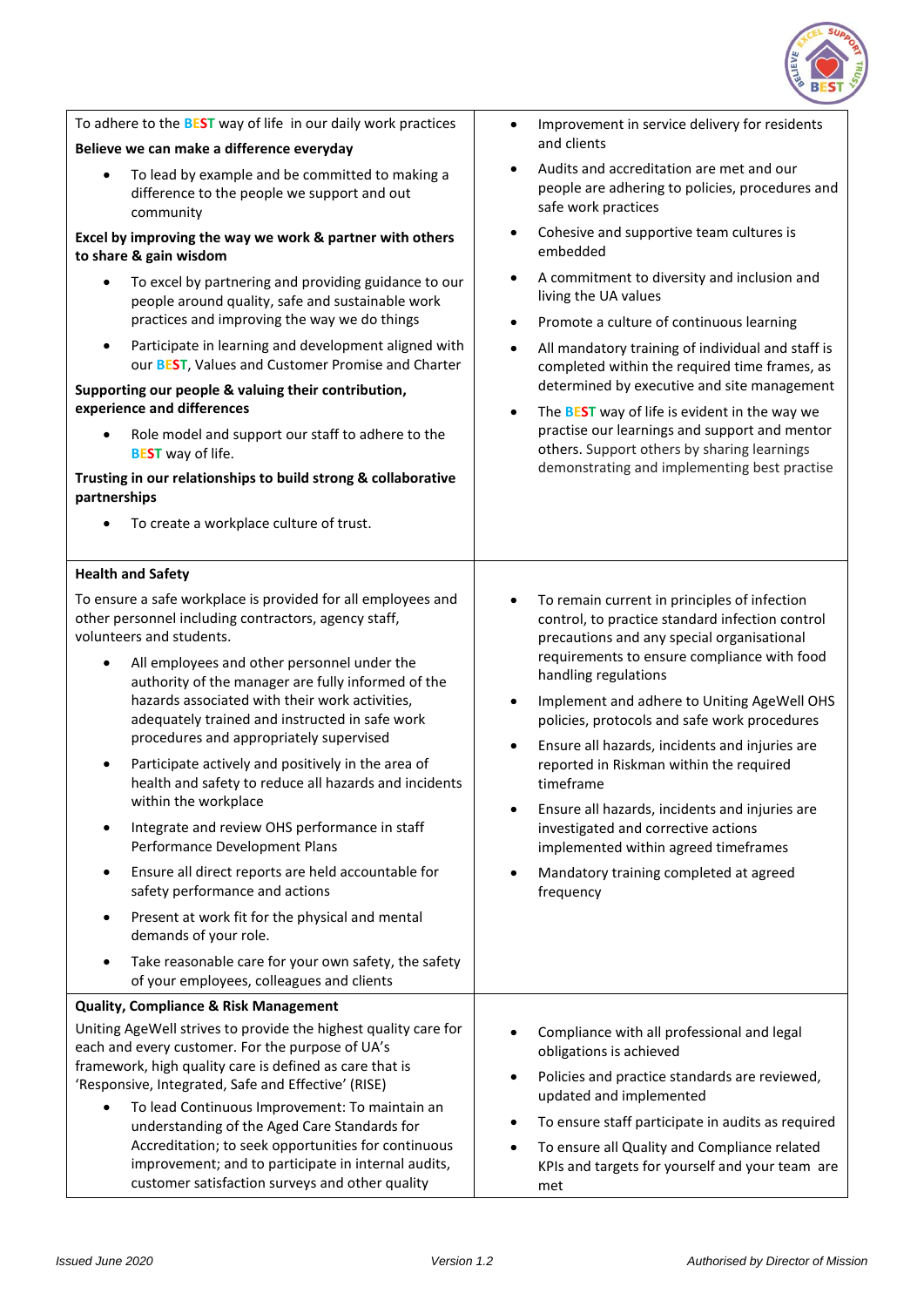

| improvement activities<br>To ensure you and your team maintain an<br>understanding of and comply with all legislation and<br>regulations affecting the employee's position<br>including Occupational Health and Safety (OHS)<br>regulations and requirements; to adhere to any code<br>of ethics that may apply to the employee's<br>profession | To monitor the Care service provided by<br>yourself and your team to ensure the service<br>provided are designed and delivered to<br>minimise risk.<br>To provide guidance and support to staff in<br>preparation for audits and accreditation |
|-------------------------------------------------------------------------------------------------------------------------------------------------------------------------------------------------------------------------------------------------------------------------------------------------------------------------------------------------|------------------------------------------------------------------------------------------------------------------------------------------------------------------------------------------------------------------------------------------------|
| To proactively facilitate implementation of new and<br>amended operational policy and practice standards<br>through effective communication, coaching and<br>education                                                                                                                                                                          |                                                                                                                                                                                                                                                |
| Ensure high impact – high prevalence clinical risks<br>are identified and managed, ensuring that customer<br>choice is considered and they are informed and<br>supported in choice and decisions                                                                                                                                                |                                                                                                                                                                                                                                                |
| To drive and lead the implementation of the Clinical<br>Governance Framework comprising of: Leadership,<br>Culture, Customer Partnerships, Workforce, Clinical<br>Practice and Risk Management.                                                                                                                                                 |                                                                                                                                                                                                                                                |
|                                                                                                                                                                                                                                                                                                                                                 |                                                                                                                                                                                                                                                |

# Other Duties & Requirements of the Position

| <b>Other Duties</b> | Other duties as requested from time to time, completed effectively and within given time<br>٠<br>frames.<br>Capacity to work autonomously and as part of a team<br>Participating in working groups, meetings and external meetings<br>٠                                                                                                                                                                                                                                                                                                                                                                                                                                                                                                                                                                                                                                                                                                                                                                                                                                                                                                                                                                                                                                                                                                                                                                                                                                                                                                                                                                                                                  |
|---------------------|----------------------------------------------------------------------------------------------------------------------------------------------------------------------------------------------------------------------------------------------------------------------------------------------------------------------------------------------------------------------------------------------------------------------------------------------------------------------------------------------------------------------------------------------------------------------------------------------------------------------------------------------------------------------------------------------------------------------------------------------------------------------------------------------------------------------------------------------------------------------------------------------------------------------------------------------------------------------------------------------------------------------------------------------------------------------------------------------------------------------------------------------------------------------------------------------------------------------------------------------------------------------------------------------------------------------------------------------------------------------------------------------------------------------------------------------------------------------------------------------------------------------------------------------------------------------------------------------------------------------------------------------------------|
| <b>Requirements</b> | Capacity and willingness to work within the ethos of the Uniting Church in Australia<br>$\bullet$<br>Attendance is required at Presbytery meetings a minimum of twice per annum for full-time<br>٠<br>positions, and once per annum for part-time positions<br>UCA Code of Ethics Training (1 morning) is attended twice yearly, for both full-time and part-<br>$\bullet$<br>time positions<br>All Chaplains are expected to attend professional supervision at least every 6 weeks<br>٠<br>UCA Ministers, Deacons, and Pastors, in Chaplaincy roles may attend Synod and Presbytery<br>$\bullet$<br>Retreats. These are taken as part of study leave where applicable<br>Professional Development is undertaken in a chaplain's own time or as part of study leave<br>$\bullet$<br>(where applicable)<br>Dignity, Privacy and Confidentiality: To ensure that the personal dignity and privacy of all<br>$\bullet$<br>residents / clients, their representatives and other staff are maintained, and that all<br>interactions with resident/clients and their representatives are treated confidentially<br>Professional Boundaries are to be adhered to at all times<br>Work in accordance with the UA Code of Conduct, all UA workplace policies and guidelines, our<br>$\bullet$<br>BEST philosophy, UA Values and our Customer Promise and Charter to understand and deliver<br>the philosophy of care of UA as expressed in the organisation's Objectives, Vision, and Values.<br>Responsible for checking their electronic correspondence including but not limited to email,<br>system specific to ensure they are up to date with any changes. |